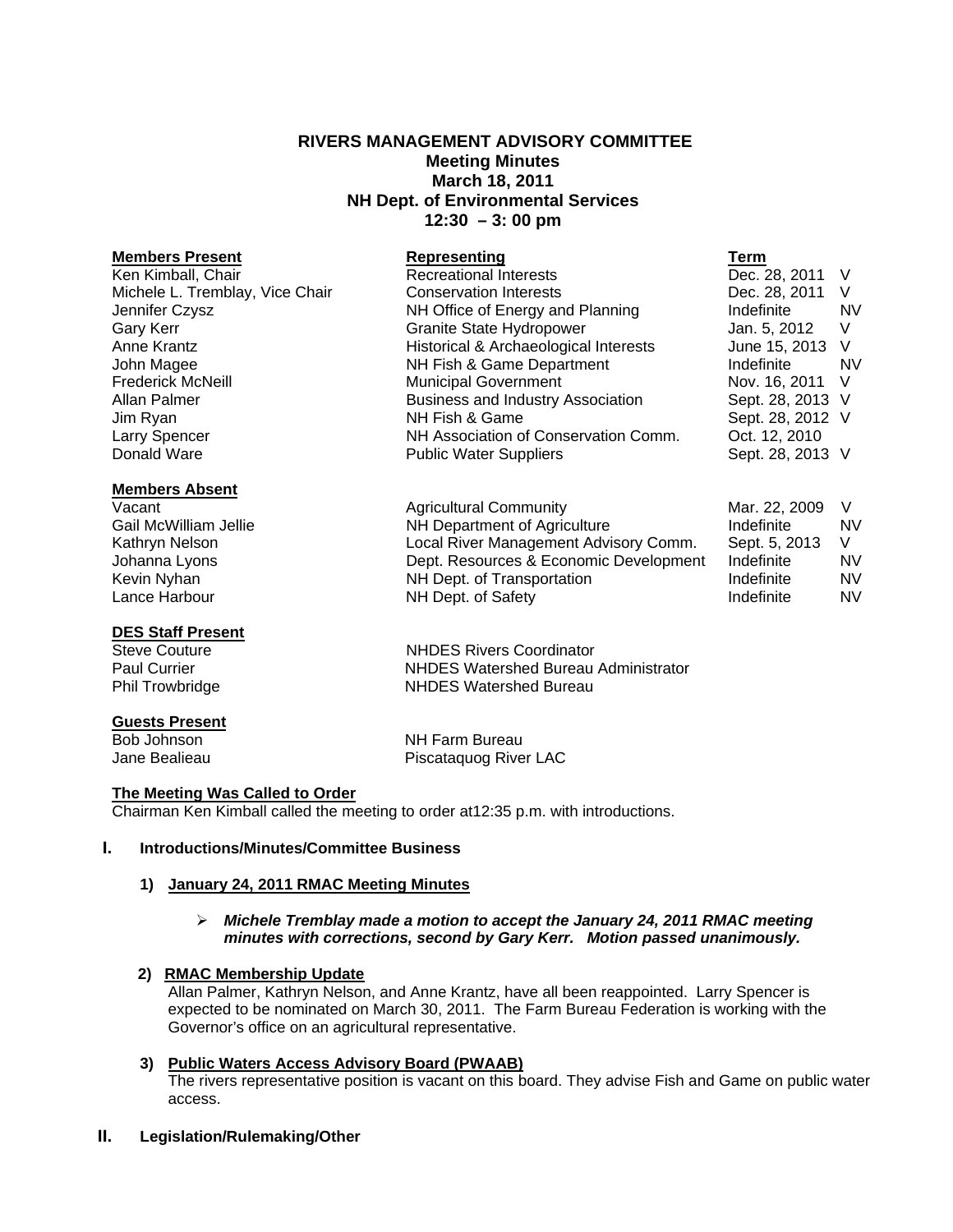# **1) Water Quality Standards update – Phil Trowbridge**

3 updates regarding WQSAC:

- 1. **Rulemaking** for a section related to anti-degradation and water withdrawals.
	- Env-Wq 1708.10 Anti-degradation, Alternatives Analysis; Economic or Social Importance – Clarifies the processes for alternatives analysis and DES approval
		- Replaces 1995 economic guidance from EPA with state-specific requirements
	- Env-Wq 1708.12 Transfer of Water
		- Clarifies the criteria that must be met for water transfers
			- No exotic aquatic species or other species that would upset the biological and aquatic community
			- Existing and designated uses maintained in source and receiving waters
			- Antidegradation regulations applied to source and receiving waters
			- An approved water conservation plan
	- 2/17/11: Rulemaking Notice published
	- 4/14/11: Public Hearing at DES
	- 4/25/11: Written comments due

# 2. **Triennial Review of Surface Water Quality**

 40 CFR 131.20 requires States to hold public hearings to review surface water quality standards at least every 3 years.

Two Stage Process

- Solicit suggestions from the public for possible revisions to the standards
- Suggestions will be considered by the WQSAC for modifications to standards over the next three years
- NH's Surface Water Quality Standards consist of:
- RSA 485-A: 1-4, 8-11
- Env-Wq 1700
- 3. **Classification Subcommittee** a long term effort to revise the classification system WQSAC subcommittee to update the list of designated uses and criteria for surface waters, including wetlands
	- Concept is to replace Class A/B system with designated use matrix
	- Any interested party may participate

| ONE IDEA FOR A MATRIX OF DESIGNATED USES AND SUBCLASSES |                 |                |                                        |                                   |                                            |                 |                                       |
|---------------------------------------------------------|-----------------|----------------|----------------------------------------|-----------------------------------|--------------------------------------------|-----------------|---------------------------------------|
|                                                         |                 |                |                                        |                                   |                                            |                 |                                       |
| <b>AQUATIC</b><br><b>LIFE</b>                           | <b>SWIMMING</b> | <b>BOATING</b> | <b>DRINKING WATER</b><br><b>SUPPLY</b> | <b>FISH</b><br><b>CONSUMPTION</b> | <b>SHELLFISH</b><br><b>CONSUMPTIO</b><br>N | <b>WILDLIFE</b> | <b>GEOMORPHI</b><br><b>CINTEGRITY</b> |
|                                                         |                 |                |                                        |                                   |                                            |                 |                                       |
| <b>Natural</b>                                          | Frequent        | Frequent       | <b>Source Water</b>                    | <b>Fishing possible</b>           | Shellfishing<br>possible                   | Natural         | <b>Natural</b>                        |
| Rural                                                   | Occasional      | Occasional     | <b>Potential Source Water</b>          | <b>Not Fish Habitat</b>           | <b>Not Shellfish</b><br>Habitat            | Rural           | Managed                               |
| Community                                               | Rare            | Rare           | No Water Supply Potential              |                                   |                                            | Community       |                                       |
| Urban                                                   |                 |                |                                        |                                   |                                            | Urban           |                                       |

# **New Designated Uses** (proposed so far)

- Existing drinking water supply
- Cold water fishery
- **Agriculture**
- Geomorphic integrity
- Wetland habitat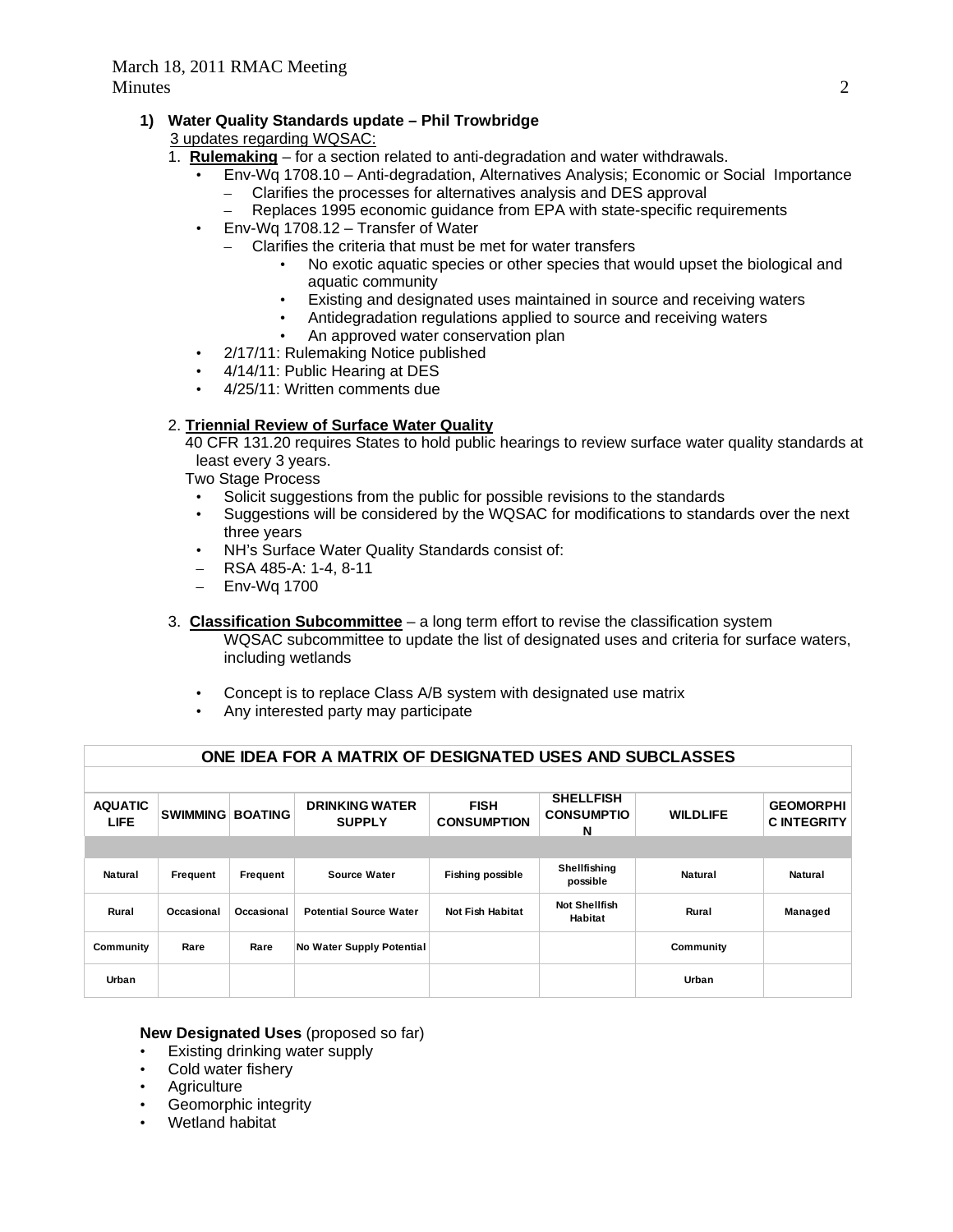## **Next Steps**

- Definitions for new designated uses
- Designated uses for wetlands
- Review Clean Water Act requirements for designated uses

Phil then answered questions from the committee. Next WQSAC meeting is March 21<sup>st</sup> at 1 p.m. here at DES.

**2) Legislation and Policy Subcommittee – Michele Tremblay, Vice Chair, RMAC and Chair of Policy and Legislation Subcommittee** 

Michele Tremblay, Chair of Policy and Legislation Subcommittee thanked Allan Palmer and Gary Kerr for meeting earlier today to go over the legislation.

An update and next steps were provided for the 4 river designations. Mascoma and Exeter/ Squamscott went through committee as written, as well as to the House floor. The Oyster and Lamprey Rivers were amended to exempt the 1<sup>st</sup>, 2<sup>nd</sup>, and 3<sup>rd</sup> order streams from the CSPA. The recommendation is to list those changes that have the following detrimental affects: 1) creates inconsistent/spot legislation that is confusing and 2) the communities knew what the existing statute was and they supported as is. The letter of testimony will be written to the Senate stating these issues.

## *Michele Tremblay made a motion that RMAC submit a letter of testimony that while they're in support of the nominations, we are opposing the spot changes with CSPA, for the reasons stated, second by Gary Kerr. Motion passed unanimously.*

This will request the Senate to reverse the language back to the original way it was proposed by the nominating committee for HB 149 & 44.

**HB 27** – This bill makes changes to statute RSA 483. Some language has been added – '*shall give written notice to riparian landowners and the governing body….'* This puts a higher burden on the volunteer effort and there is no precedence for this. It is suggested that language be consistent with RSA 675:7 (regarding notice of public hearings) which is an adequate and appropriate notification. It would be then be required presubmittal to DES. Application would only be complete if the public meeting documentation was attached.

Also in paragraph 4:I, there is wording moved which is repetitive but makes no changes. The subcommittee recommends it be left as is.

Under paragraph 5 – the 5 year grandfathering for the Upper Merrimack, Pemigewassett, Connecticut, and the Saco will expire January 1, 2012, for the existing application of sludge for those that are permitted. This is to add an additional 5 years to 2017. The subcommittee recommends this and it encourages and supports riparian landowners to keep their working lands as such.

 *Michele Tremblay moved to go forward with a Letter of Testimony to change riparian landowner notification and add the additional 5 years of grandfathering for the sludge, second by Larry Spencer. Discussion held re: Upgrade language from a meeting to a hearing. Amendment made by Michele Tremblay, seconded by Larry Spencer to add: either referencing RSA 675:7or if an issue, take the text verbatim for the amended language in HB 27. Motion passed unanimously.* 

**HB 621** - as originally submitted would have allowed municipalities, regarding stream crossings, submit a Notification to the DOT and \$25 and the work could be done. It also creates a committee to examine if the DES Stream Rules are an unfunded mandate and if DES has exceeded its regulatory authority with the stream crossings. DES was opposed to this. As it is amended now, which DES supports, it requires municipalities to use the Permit by Notification (PBN) process, using DOT's Best Management Practices(BMPs), but increases the size of the culvert maintenance considered from 36" to 48".

 *Allan Palmer made a motion to support the expansion of the PBN process and stay silent on the other issues the bill addresses, second by Jim Ryan. Discussion. Motion passed unanimously.*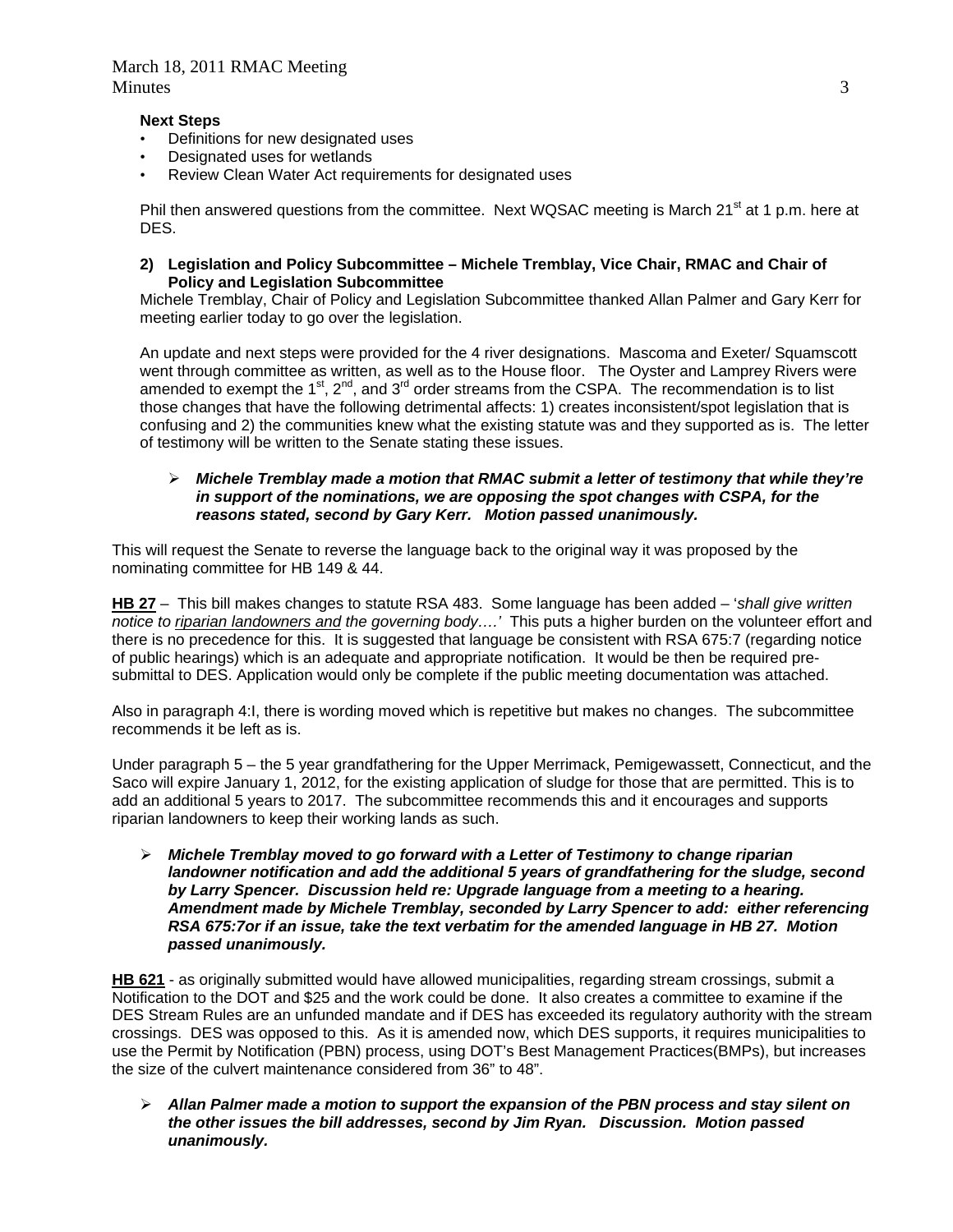**HB 470** – repealing the comprehensive shoreland protection act. Retained in Committee pending outcome of SB 154.

**SB 154** – the subcommittee agreed on the permission issue. 1) It states land owners must give permission for DES to enter a property to perform an inspection and get a court order to do an inspection and for monitoring. 2) Another one provides for the refunding of fees when a permit is denied by DES. 3) A waiver would be able to be given by Commissioner, which will give rise to inconsistent treatment and grounds for appeals.It also removes the civil penalties currently under CSPA., and there are just administrative fines left. The sunset clause is also eliminated. Steve also noted that the subcommittee did not come to consensus about the PBN processes in the bill.

- *Michele T. moved to have the RMAC to write a letter of testimony in opposition to the 3 items noted above, second by Gary Kerr. Discussion. Motion passed unanimously.*
- *Allan Palmer made a motion that the RMAC be in support of the Permit by Notification concept included in SB 154, second by Gary Kerr. Discussion concerning size of lots, disturbance percentage of lot size, limits, cumulative impacts, etc. Amendment offered by Allan Palmer to include: individual or cumulative impacts under a PBN could not exceed 1500 sq ft of construction impact, or for impervious surface 900 sq feet of or 20% of a lot, whichever is less. Motion passed unanimously.*

Discussion: The Letter of Testimony should be specific as to the ramifications of how it is currently written and why we are proposing this as solutions. DES is comfortable with the language as written. What is already relative could not exceed the impacts already outlined provide justification. Recommend cumulative individual projects cannot exceed 20% impervious under PBN, cumulative could not exceed the 900-1500 sq ft. limitations that are already in that section.

Michele noted that HB 514 relative to landowner consent for administrative inspection of land has been retained. The other bills of concern have either been retained or ITLd and some were Ought to Pass with amendments.

SB 19 , SB 20, and SB 21 have all cleared the Senate with amendments and are going to the House.

SB 142 – innovative permitting process that is a DES requested bill. RMAC did not have a position. Still watching.

Michele then proposed that any prior vote to either support or oppose stand unless there has been anything significantly changed. They will work on those Letters of Testimony after crossover.

Chairman Kimball and Vice Chairman Tremblay gave their thanks to those on the subcommittee for their work on the legislation.

# **III. RMPP Budget and Staffing – Steve Couture, DES**

Jenn Rowden has taken a full time position with the Drinking Water Ground Water Bureau. She is still helping one day per week on the Watershed Conference.

Chairman Kimball will send a thank you to both Jenn and Laura for their work while Steve was gone.

Paul Currier summarized the budget status

.

# *CHANGES TO DES BUDGET IN GOVERNOR'S PHASE:*

- *1. Agencies asked to prepare revised budget that is 95% of FY 11 Adjusted Authorized Budget for General Funds and Other Funds Federal excluded)*
- *2. For DES that meant reducing our Gen Fund budget to \$18 Million per year from \$21/\$20M*
- *3. Our Maintenance Budget prepared this summer was at \$28M Gen Funds FY12. Overall: Adjusted Authorized Budget FY 2011 \$225.9M*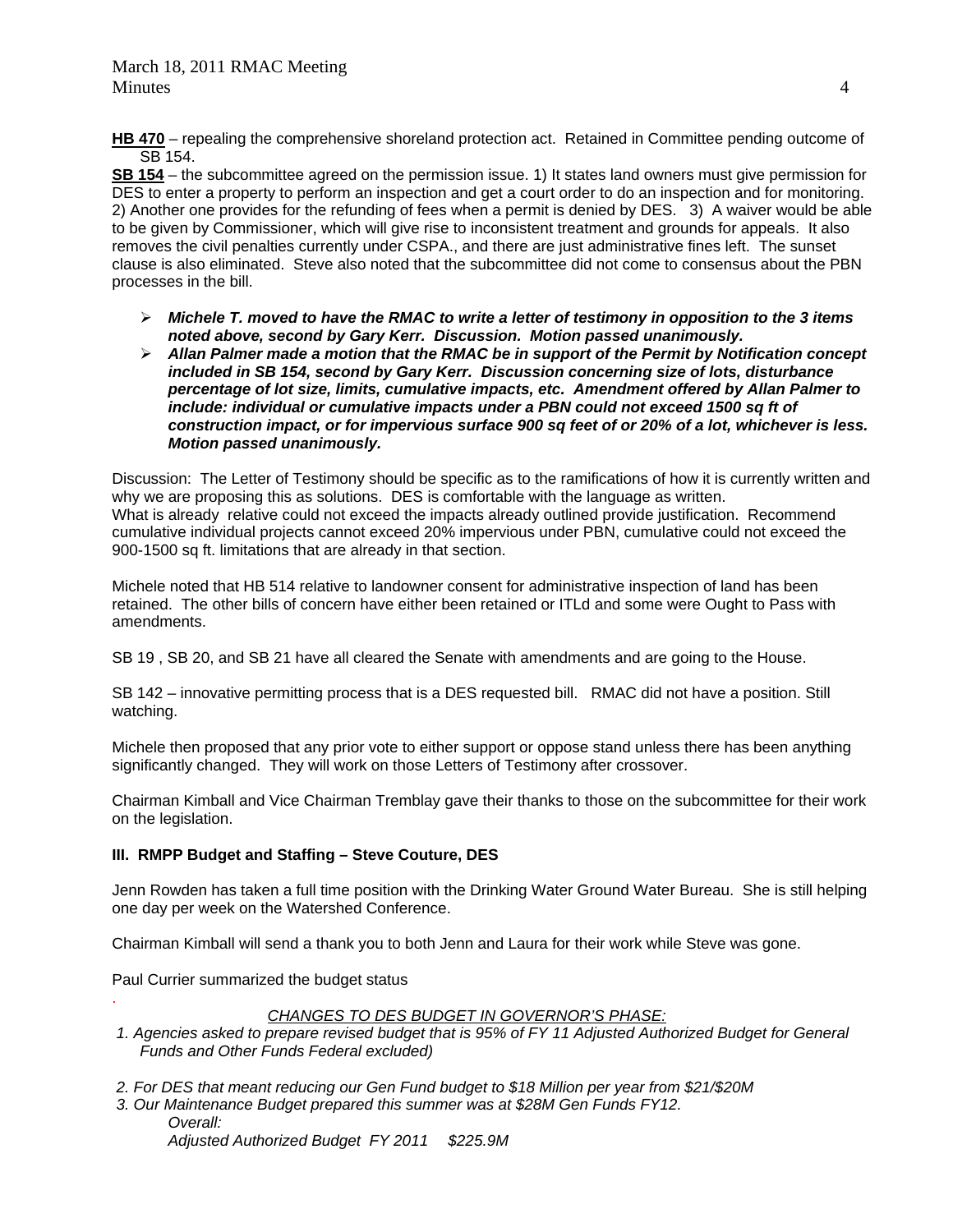*Original Maintenance Budget FY 2012 \$218.4M Governor's Budget Proposal FY 2012 \$210.9M* 

- *4. Hard decisions, hard choices were made in order to achieve the Governor's goal 5. Changes Made:* 
	- *Reduce overall staffing levels from 547 to 488*
	- *Unfund 26 vacant positions*
	- *Unfund 14 filled positions*
	- *Transfer Water Lab to DHHS Public Health*
	- *Fund state aid grants only for existing grants*

 *THIS IS ONLY THE FIRST ROUND OF THE BUDGET* 

*Impacts to general fund programs are likely just the beginning* 

*Various bills in legislature seek to reduce DES fees & may impact fee programs & staff* 

*Congress is seeking major reductions in funding for EPA in FFY 11 & 12 \*\* this would impact our federal programs greatly* 

Every one of our programs is now subject to potential reduction

The House of Representatives budget, with their additional 10% cut, would completely eliminate the Rivers and Lakes Programs -eliminating 3.5 positions and at a savings of only \$300,000. The additional 10% cut of general funds would eliminate the limnology lab, VRAP and VLAP, the public beach, pool, and spa inspections, the Water Well Board, and the shellfish program. This is not the time to lobby. House Finance Committee will exec on Monday. Now the budget will be going to the Senate where it will be worked on. After that It will go to the committee of conference and then to the Governor for his signature or veto.

Paul stressed the importance of the connection with the local advisory committees. The Rivers Program establishes a grassroots watershed based process. DES has been working towards this model of the Rivers Program managing the watershed. If removed, all the progress made getting watershed implementation for the grass roots level going away. All the progress made on instream flow protection would stop. Nominations would stop.

There are six opportunities, specific to the Rivers Program, coming up in the Senate: the 4 river nominations, the instream pilot project extension, and HB 27.

 *Michele Tremblay made a motion that the RMAC write Letters of Testimony to the Senate at the appropriate time and to the appropriate committee that supports and provides documentation and justification for the Rivers and Lakes Management and Protection Programs, second by Larry Spencer. Discussion ensued. In the Letter of Testimony they will put forth the value of the program. Motion passed unanimously.* 

The committee will need to be ready for the budget hearing with presentations from all segments. Steve encouraged members to get permission to have their group testify individually which will lend more weight.

The LMAC has voted to have their Chair and Vice Chair coordinate with RMAC Chair and Vice Chair on strategies if they want/willing. It was agreed to work with the LMAC.

- **V. Lamprey and Souhegan River Water Management Planning Area Advisory Committees**  Steve shared that the RMAC has an advisory role to the DES Commissioner as to who the Commissioner recommends to the Governor and Executive Council for appointment to the Water Management Area Advisory Committees for the two instream flow pilot projects. There are three Nominees for each river which fill vacancies, there is no competition.
	- *Larry Spencer made a motion to recommend to DES commissioner all the following names: Lamprey River - Brian Giles, William Hall, Doug Bechtel, Souhegan River – Eli Levine, Ryan*